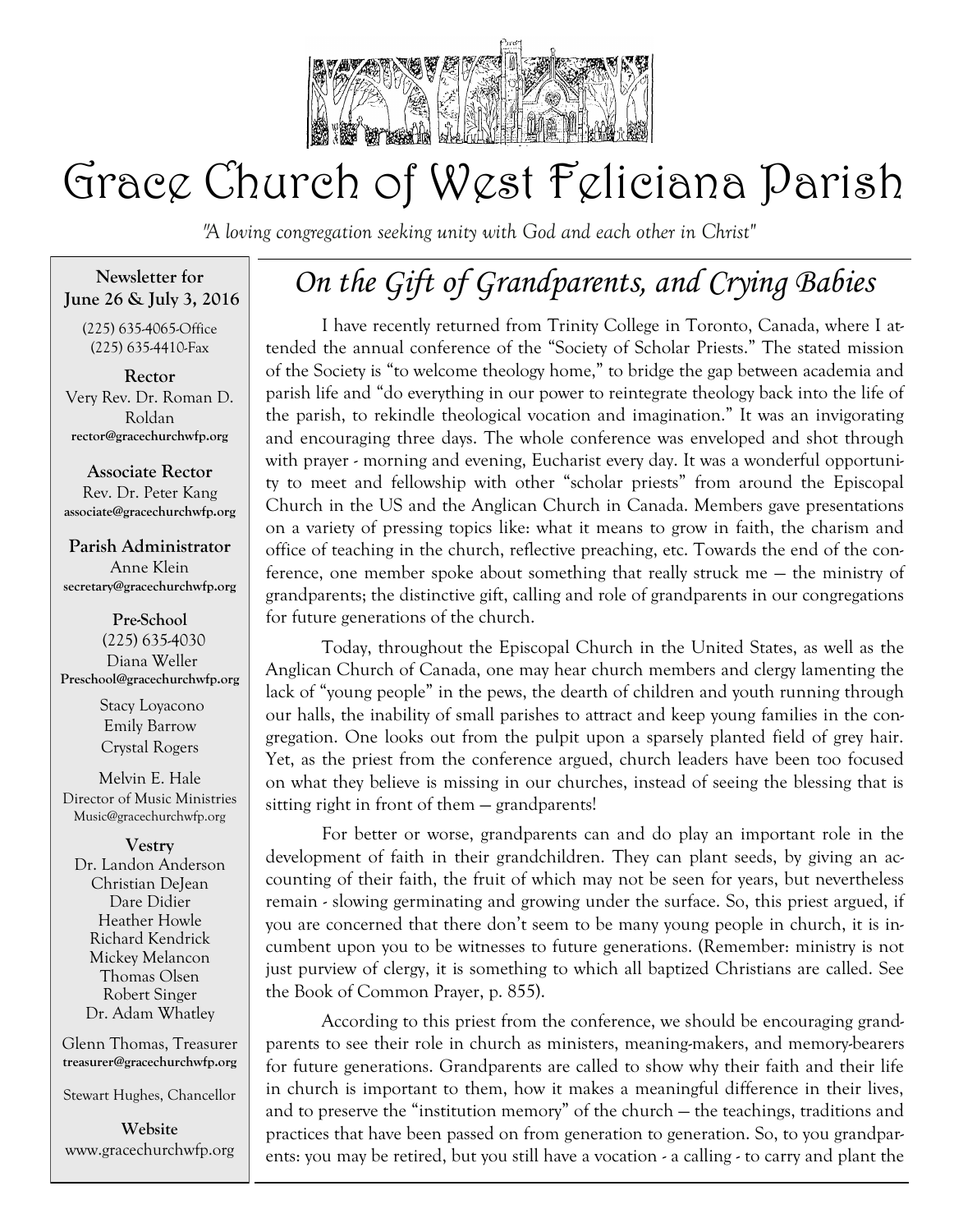seeds of faith for the sake of our children's children. Indeed, you play a vital role in the future growth and development of the church!

At this point, I should say that Grace Church is a bit of an outlier - my experience here has not been reflective of the growing trends throughout many mainline churches in the US and Canada. I look out from the pulpit and see a diverse sea of smiling faces, young and old, families with toddlers, youth serving as acolytes, and not a few grandparents too. One of the goals of our mission here at Grace is "to build a youth culture where children and youth can come to a saving faith Jesus Christ within a loving environment that encourages church involvement and the development of peer groups." After serving here for a little over a year, I still feel honored to be taking part in this mission (as challenging as it may be sometimes to work with teenagers!)

When I look out from the pulpit at the congregation and see young child squirming in the pew or hear a baby crying while I'm preaching, I am not bothered in the slightest — rather, I feel encouraged and uplifted. When I see that child moving around or hear that baby crying, I know that I am seeing and hearing signs of the church's future — strong affirmations that our church does, in fact, have a future, sitting right in front of me. To that end, I want to share with you the text from a pew insert that a friend of mine found in his church in North Dakota:

TO THE PARENTS OF OUR YOUNG CHILDREN, MAY WE SUGGEST…

Relax! God put the wiggle in children; don't feel you have to suppress it in God's house. All are welcome!

Sit toward the front where it is easier for your little ones to see and hear what's going on at the altar. They tire of seeing the backs of others' heads.

Quietly explain the parts of the Eucharist and actions of the priest, altar servers, choir, etc.

Sing the hymns, pray and voice the responses. Children learn liturgical behavior by copying you.

If you have to leave the service with your child, feel free to do so, but please come back. As Jesus said, "Let the children come to me."

Remember that the way we welcome children in church directly affects the way they respond to the Church, to God, and to one another. Let them know that they are at home in this house of worship.

Please let your child use the reverse side of this card to draw and doodle.

TO THE MEMBERS OF OUR PARISH

The presence of children is a gift to the Church and they are a reminder that our parish is growing.

Please welcome our children and give a smile of encouragement to their parents.

Children, please feel free to do your arts work or words on the back of this page!

These are words of wisdom that, I believe, apply just as well at our parish here in Louisiana. May we continually heed them and may God bless the mission and ministry of our church. — Fr. Peter

\*More information about the Society of Scholar Priests can be found on their website: www.scholarpriests.org

*Intercessory prayers are asked for Grace Church members who are ill*: David Barnes, George Black, Wayne Blake, Cecil May Dwyer, Tom Morris, Sara Nelson, Margie Sheets, Cozette Stevens, Jim Tengler, Wendell Wade, Pam Willson, Madeline Wright.

### **Birthdays**

Madeline Wright– June 26; Bettsie Norton- June 27; Patti Percy, Barbara Norwood-June 28; Laura McClendon, Claudia Tully-June 29; Briana Boucher, Kathy Anderson-June 30; Cheryl Singer, Dan Klein-July 1; Kathy Kane, Emma Benton-July 2; Andrew Klein, Olivia Stewart-July 3; Patrick Tandy-July 4; Briana Blanchard, Brandon Blanchard, Dalton Clevenger-July 5; Laura Croft-July 6; McKinsey Lambert-July 8.

### **Wedding Anniversaries**

Charles and Louise Jenkins, Belton and Dare Didier-June 28; Don and Barbara Norwood, Alan and Collette Dwyer -July 4; Steve and Noel Parnell-July 5.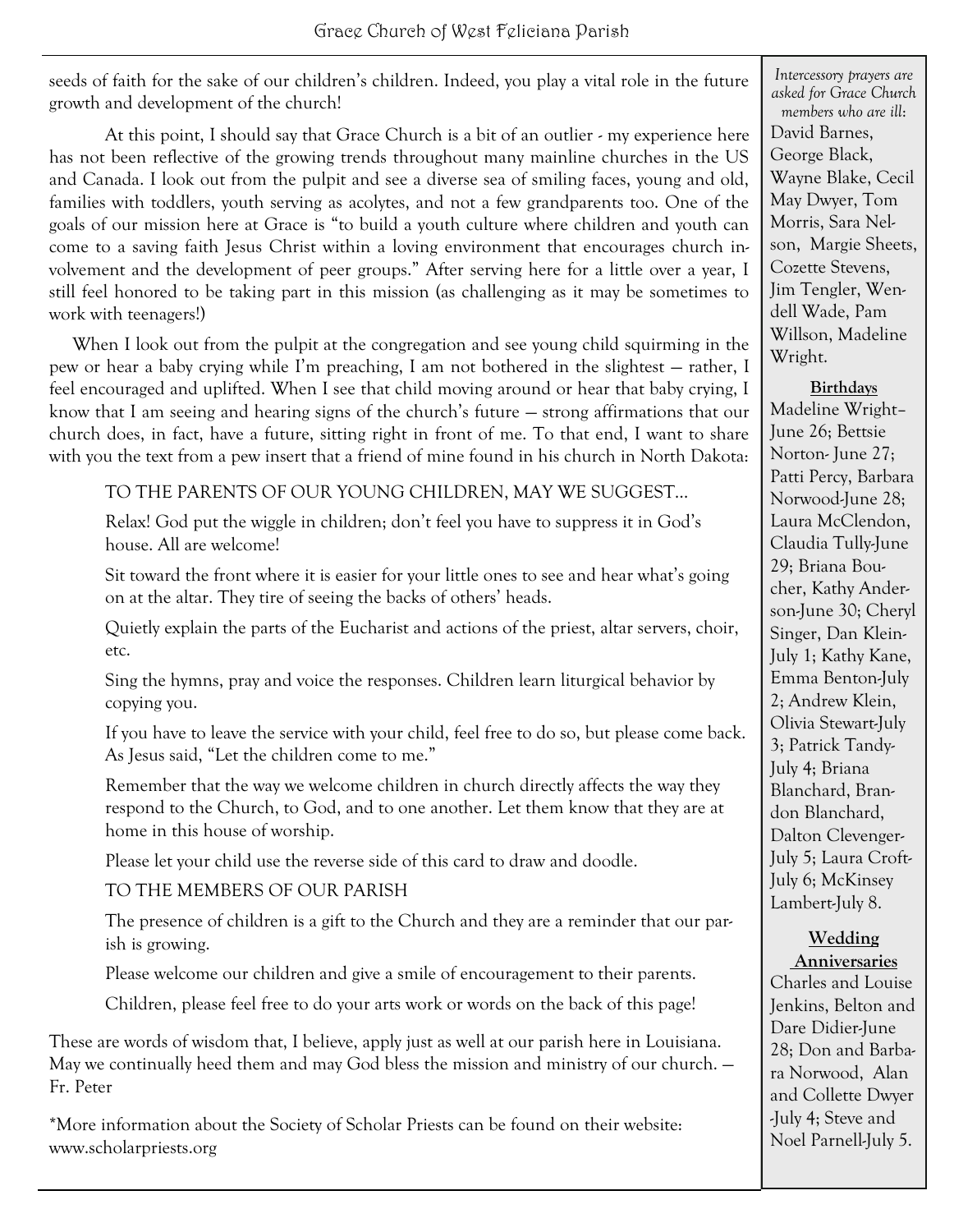*Other persons prayers are asked for:* Charles Barham, Mercer Barney, Walker Bell, Jolie Berry, MiMi Bornman, Leo Brown, Ben Brown, Steve Brown, Willie Bryant, Randy Bryant, John Caruthers, Jenny Clark, Bodo & Kitty Claus, Kathleen Davis, Debbie Desmar, Helen Desselles, Molly Douglas, Mark Ellison, Jennifer Erickson, Mark Feltner, Juanita Ferguson, Dennis Flynn, Matthew Gill, Roy Hardin, Parke Henderson, Elmo Hegwood, Wayne Hudnall, Joel James, Lindsey Johnson, Jill Joffrion, Mary Jo Kaly, Cecil Kelly, Jody Lemoine, Bob Lewis, Jessica Liddle, Max, Paul McGuff, Ralph McKenzie, Lainee Martrain, Mary Anne McCrory, Ruby McKee, Robin Michel, Dorothy Anne Millikin, Jim Mire, Jimmy Mitchell, Rusty Melton, Alice Mier, Mike Morris, Randall Nachman, Emily Neumann, Barton Platte, Susanna Prescott, Peter Purpera, Carol Ratcliff, Tammy Riggs, Gwin Shanks, Kaizlyn Shockley, Cade Stapleton, Glenn Thomas III, Terri Thompson, Denham Turner, Darold Whitmer, Zane Woodward.

*Those serving in the armed forces*: Parker Blanche, Amanda Browning, James Boucher, Jay Christopher, Ryan Coacher, Ben Colia, John Davis, Joseph Dooley, Bryan Geltz, Edward Jenkins, Laura Latson, Shawn Lemons, Terry Palmer, James Powers, Jeff Ragusa, Christopher Willis, Matthew Young, 745th & 746th Exped Squads, 379th & 926th Exped. Support Squads.

**Please read our list of persons needing prayers to the left and let the office know if a name can be removed.**

**VBS From July 11-15, 2016:** Please remember that our amazing VBS will be in July and we are recruiting volunteers for a number of jobs. If you are interested in assisting this year, please contact Christie Reinhardt (225 938-8504) or Fr. Peter as soon as possible. Every year we get between 55 to 65 children from Grace Church and the community and we need many different hands. Online registration is available for participants as well as volunteers and forms are also in the narthex.

**You are invited to a Welcome Reception** on Sunday, July 3 at 12:15. Join the St. Francisville United Methodist Church's congregation in welcoming their new pastor, The Rev. Daniel Hixon and his wife Christene. Please RSVP at 635-3763 or email stfrumc@bellsouth.net.

**Quarterly Women's Ecumenical Prayer Breakfast:** The Baptist, Methodist, Episcopal and Catholic ladies take turns hosting a breakfast on a rotational basis. The next quarterly Women's Ecumenical Prayer breakfast will be held on Saturday, July 9th at Our Lady of Mt. Carmel Catholic Church beginning at 8:30am. All women are invited to attend.

**Hankies2Hope Ministry**, founded in 2006, is comprised of mothers who have suffered the death of a child. They offer a one day conference, a safe place to share with other mothers and find peace. The goal is to provide encouragement through mothers' stories, informative speakers and meaningful workshops. Join them as they trade beauty for ashes and joy for mourning. (Isaiah 61:3) *Journey of the Heart*, a one day conference, featuring guest speaker Mary Aguillard, will be June 25, 8:00am to 5:00pm at the Embassy Suites, 4914 Constitution Ave. in Baton Rouge. You can register at www.hankies2hope.com or email them at seelowe1@bellsouth.net. The cost is \$60 which includes lunch and all workshops. See the brochure in Jackson Hall for more details about the three workshops.

**Welcome** to Richmond Savoy who has transferred his membership to Grace Church.

**An Evening of Vocal Music:** On July 22, Anna's Place NOLA Children's Choir and the Treme' Community Choir, will present an evening of music representing a variety of styles ranging from folk to classical to Broadway. Join us in Grace Church at 6pm to hear these amazing groups perform. This is a free event and open to the public. Invite your friends.

**The new Acolyte schedule**, done by Hamilton Willis, was sent out this week. Next week I will do the lector and lay minister schedules. Please let me know if you have changes that I should be aware of. Thanks to all of you for your ministry at Grace Church. Anne Klein

**Congratulations** to Elaine McKenzie and Jonas Motes who were married in Grace Church on June 11.

**ECW Meeting:** Newly elected President Sheryl Wynters invites all women of the church to attend an ECW meeting after the 10:00am service on June 26th. Plans will be made to the 2016-17 year and ideas are needed for programs that you would like to have and to support. Coming up on October 8, Grace ECW will host the Ecumenical Breakfast at 8am in Jackson Hall for the Catholic, Baptist and Methodist churches which all women are invited to attend. Plans need to be made and advertising done in St. Francisville. Please attend this meeting on June 26th following the 10am service to make this a great year for your ECW.